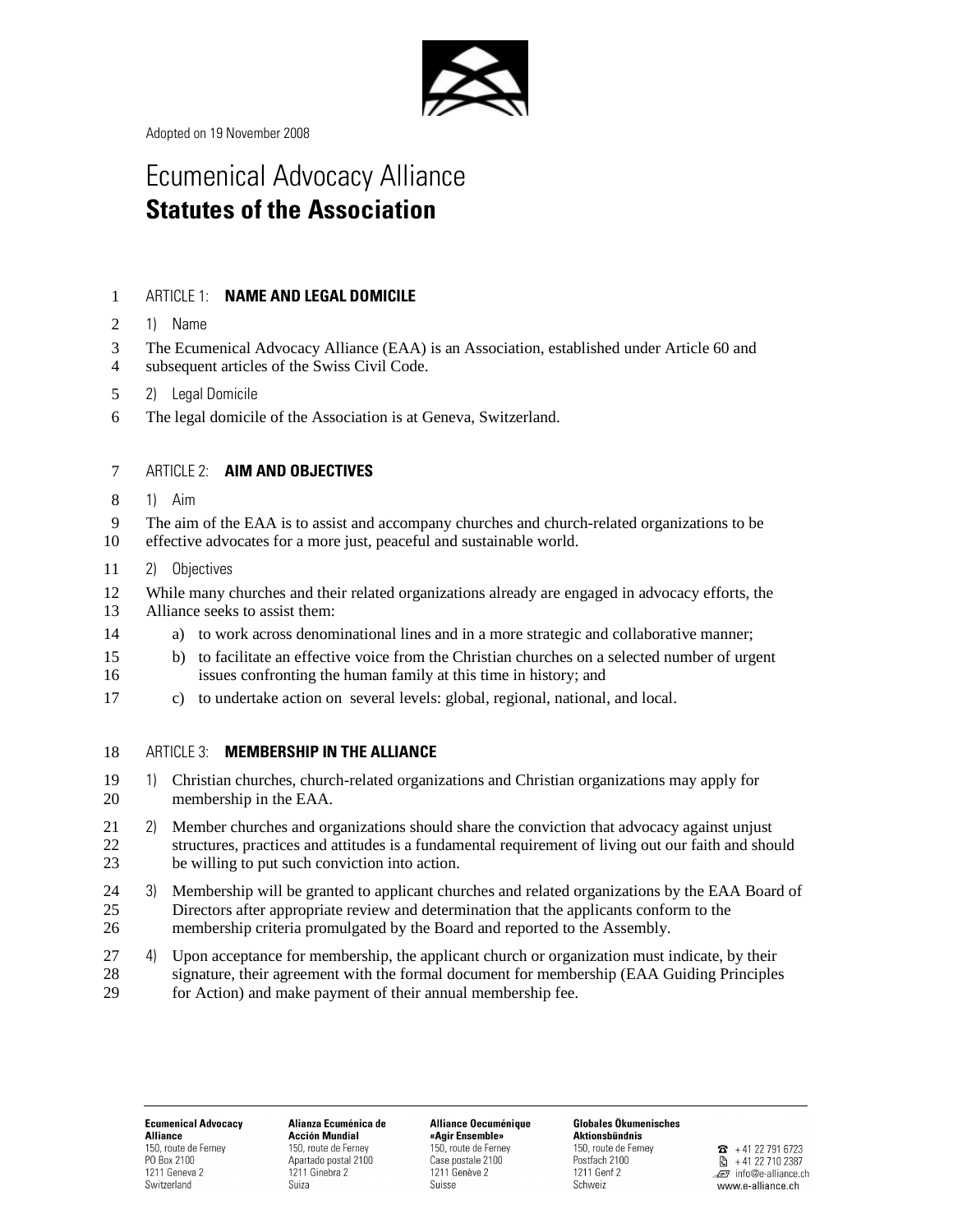## 30 ARTICLE 4: **COOPERATION**

- 31 1) When appropriate, the strategic action being promoted by the EAA will also be undertaken in 32 cooperation with civil society and with other faith communities that share the concerns identified<br>33 as priorities by the EAA. as priorities by the EAA.
- 34 2) The work of the Alliance is not intended to compete with, or replace, or otherwise conflict with,
- 35 the mandates or governance structures of the churches and other organizations participating in the 36 EAA or of other structures which may convene EAA members on other matters.

#### 37 ARTICLE 5: **FINANCIAL MEANS**

- 38 1) Each member organization will pay an annual membership fee that is determined by the Board of 39 Directors.
- 40 2) The EAA may use any funds that are generated by its assets, voluntary contributions from
- 41 members and donors, private grants, government grants and income from its various activities.

#### 42 ARTICLE 6: **ORGANS**

- 43 The organs of the EAA are the following:
- 44 1) General Assembly
- 45 2) Board of Directors
- 46 3) Audit Body
- 47 4) Secretariat

## 48 ARTICLE 7: **GENERAL ASSEMBLY**

- 49 1) The General Assembly of the members shall take place every four years to consider: the work of 50 the EAA, future directions, finances, and to elect the Board of Directors of the EAA, and other 51 matters, as referred by the Board of Directors. A Special General Assembly shall take place once 52 a year in order to approve the financial audit of the organisation and to perform whatever other 53 necessary business that is presented by the Board of Directors.
- 54 2) Powers of the General Assembly
- 55 a) To approve the appointment of a moderator or moderators of the General Assembly.
- 56 b) Elect nine (9) members of the 12-member Board of Directors, the other members of which 57 will be appointed or serve ex officio as indicated below in Article 8.1.c.
- 58 c) Receive the report of the Board and take action on recommendations presented.
- 59 d) Appoint the audit firm to undertake the annual financial audit of the Association.
- 60 e) Approve the annual audited financial report of the organisation.
- 61 f) Adopt or amend the Statutes.
- 62 g) Adopt or amend regulations of the Association related to the General Assembly.
- 63 h) Remove EAA directors and members.
- 64 i) Select the priority issues for the EAA's focus for a four-year period.
- 65 j) Receive financial and programmatic reports.
- 66 k) Receive written appeals on Board decisions regarding receipt into membership or removal of 67 member organizations and regarding interim appointment of or removal of members of the 68 Board of Directors; these appeals must be received in writing by the EAA Secretariat in time 69 to disseminate to members of the Association at least six weeks prior to the planned 70 convening of the Assembly.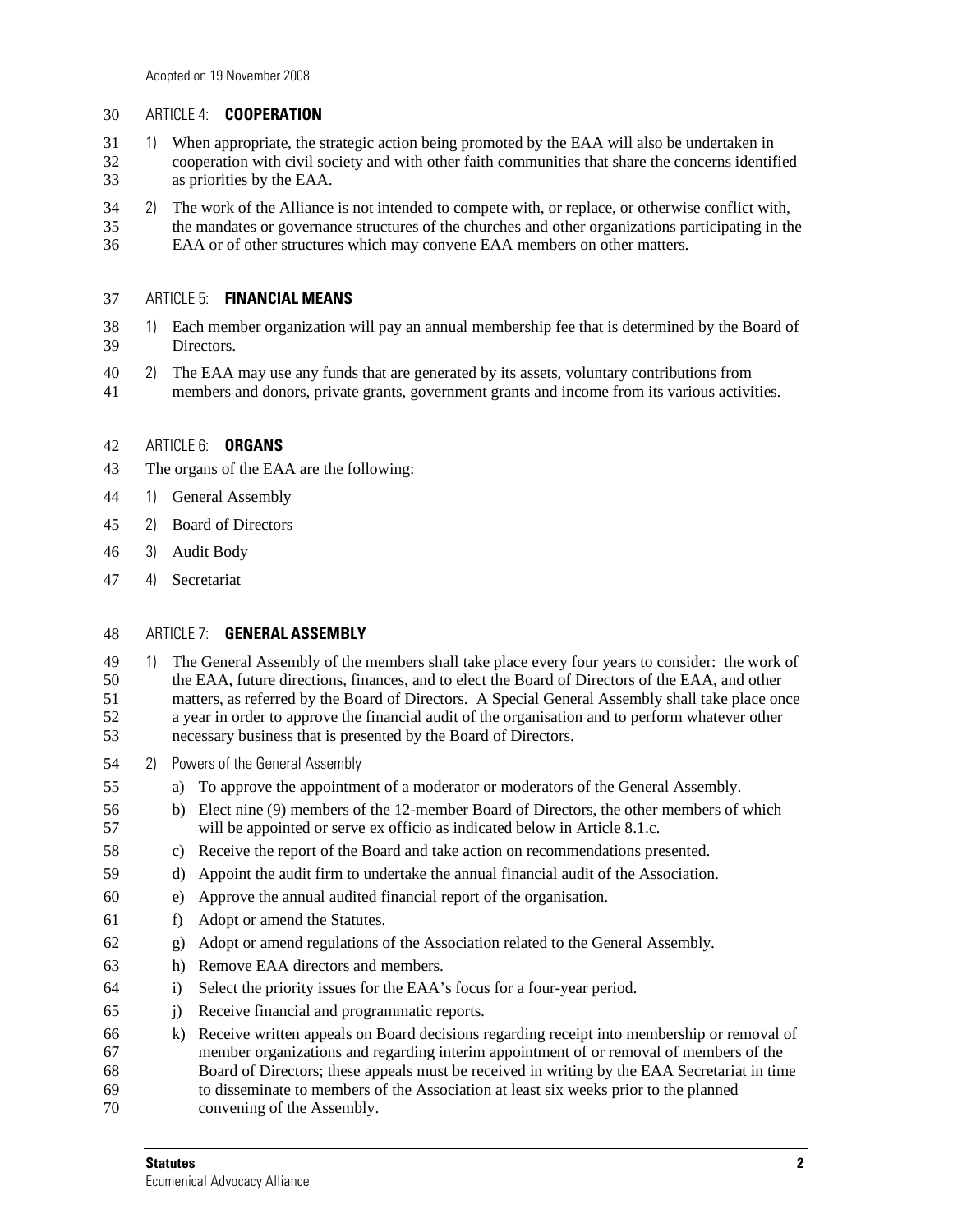| 72<br>73<br>74<br>75 |    |              | moderator, to be made up of no more than five members; this ad hoc committee may be<br>charged with reviewing the written appeals, deliberating and making recommendations to<br>the Assembly for a decision that shall be final. Such decisions shall be by a simple majority<br>of members present and voting at the Assembly. |
|----------------------|----|--------------|----------------------------------------------------------------------------------------------------------------------------------------------------------------------------------------------------------------------------------------------------------------------------------------------------------------------------------|
| 76                   |    | $\mathbf{D}$ | Act on other recommendations as requested and forwarded by the Board of Directors.                                                                                                                                                                                                                                               |
| 77                   | 3) |              | Conduct of Business by the General Assembly                                                                                                                                                                                                                                                                                      |
| 78<br>79<br>80<br>81 |    | a)           | Notice shall be sent to all members at least six weeks in advance of the planned convening of<br>the General Assembly. This notice may be rendered by written correspondence and, where<br>appropriate, by electronic mail/ and or facsimile, and should include the agenda for the<br>Assembly.                                 |
| 82<br>83             |    |              | b) All proposals for amendments to the Statutes must be submitted in writing and sent to the all<br>members at least six weeks prior to the planned convening of the General Assembly.                                                                                                                                           |
| 84<br>85             |    | c)           | The quorum for conducting business participating at the General Assembly shall be $30\% +1$<br>of the membership of the Alliance.                                                                                                                                                                                                |
| 86<br>87             |    | d)           | A quorum being present, decisions shall be determined by consensus, or failing that, a<br>majority vote of the members participating in the voting.                                                                                                                                                                              |
| 88<br>89<br>90       |    | e)           | A quorum being present, decisions concerning amendment of the Statutes or dissolution of<br>the Association shall require two-thirds majority vote of the members participating in the<br>voting.                                                                                                                                |
| 91<br>92<br>93<br>94 |    | f)           | As an alternative to a face-to-face meeting, an Assembly may be convened and decisions can<br>be taken by correspondence, telephone conference call, fax, e-mail or other electronic means.<br>The criteria regarding a majority of voting members or $2/3$ majority apply as indicated above<br>in Article 7.3.d. and e.        |
| 95<br>96             |    | $\mathbf{g}$ | In all matters, voting rights are assigned to members as 1 vote per member church or<br>organization, for all who are in compliance with the membership requirements, including                                                                                                                                                  |

71 At an Assembly, an ad-hoc Committee for Appeals may be constituted, on the advice of the

98 ARTICLE 8: **BOARD OF DIRECTORS** 

97 payment of the annual membership fee.

99 1) Role and composition

- 100 a) The Board shall serve as the governing body for the Alliance in the period between General 101 Assemblies. It shall be mandated to debate and decide upon any matter that has been 102 delegated by the General Assembly and fulfil all other duties necessary for effective 103 governance of the Alliance and not already designated as specific to the General Assembly.
- 104 b) The EAA Board of Directors shall be composed of twelve (12) persons, and shall reflect as 105 far as possible the diverse constituency of the Alliance, including young people and 106 geographical, ethnic/racial, linguistic, gender and faith community diversity. Among these 107 persons there shall also be appropriate expertise for the oversight of the Alliance. Continuity 108 among Board membership should be considered among the criteria for Board selection.
- 109 c) The Board of Directors shall be comprised of the nine (9) members elected by the General 110 Assembly. In addition, each of the two strategy groups which are guiding the campaigns shall 111 nominate one of their members to be considered for appointment by the elected membership 112 of the Board of Directors to serve ex officio on the Board with voice and vote. In addition, 113 the Executive Director serves as a member of the Board of Directors ex officio with voice and 114 without vote.
- 115 d) Board members shall serve, *ad personam*,<sup>1</sup> for a four-year term, renewable once.

-

<sup>&</sup>lt;sup>1</sup> Elected Board members serve in a personal capacity, not as representatives of their respective organizations and thus cannot be replaced or substituted by their respective organizations. Board members, however, do need the endorsement of their respective organizations in order to serve on the EAA Board of Directors cf. Article 9.1.e.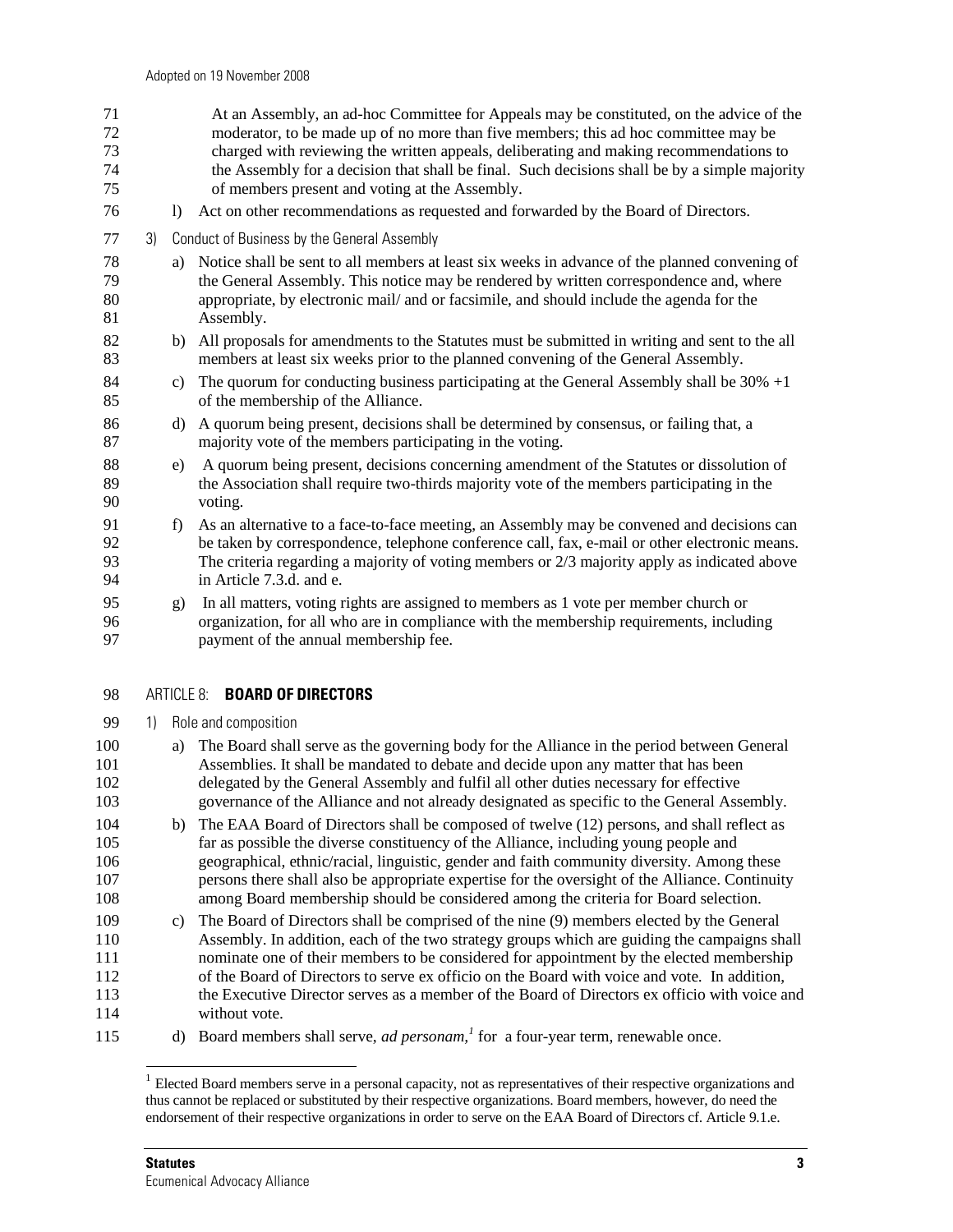| 116<br>117               |    |              | e) All members shall be associated with a church or related organisation participating in the<br>EAA and serve with their endorsement.                                                                                                                                                                  |  |  |
|--------------------------|----|--------------|---------------------------------------------------------------------------------------------------------------------------------------------------------------------------------------------------------------------------------------------------------------------------------------------------------|--|--|
| 118                      | 2) |              | Powers of the Board of Directors                                                                                                                                                                                                                                                                        |  |  |
| 119<br>120               |    | a)           | Accept into membership applicant churches and related organisations that fulfil the criteria<br>for membership and report such actions at the next meeting of the General Assembly.                                                                                                                     |  |  |
| 121<br>122<br>123        |    |              | b) Plan the agenda for General Assemblies, including moderation, and prepare recommendations<br>to be considered at the next meeting of the General Assembly, including the report of the<br>Board of Directors, and the annual report of the auditors.                                                 |  |  |
| 124<br>125               |    | C)           | Recruit, hire, supervise and decide on dismissal (when necessary) of the Executive Director<br>of the Alliance.                                                                                                                                                                                         |  |  |
| 126<br>127               |    | d)           | Designate the person(s) who are authorised to sign legal and financial documents and other<br>correspondence on behalf of the organisation.                                                                                                                                                             |  |  |
| 128<br>129               |    | e)           | Enact sanctions against member organisations, including removal for cause, and report such<br>actions at the next meeting of the General Assembly.                                                                                                                                                      |  |  |
| 130<br>131               |    | f)           | Fill vacancies on the Board of Directors on an <i>ad interim</i> basis and report such appointments<br>at the next meeting of the General Assembly.                                                                                                                                                     |  |  |
| 132<br>133               |    | $\mathbf{Q}$ | Enact sanctions against Directors, including removal for cause, and report such actions at the<br>next meeting of the General Assembly.                                                                                                                                                                 |  |  |
| 134<br>135               |    | h)           | Appoint a Nominating Committee to prepare a slate of candidates to be considered, at the<br>General Assembly, held every four years, for election to the Board of Directors.                                                                                                                            |  |  |
| 136                      |    | $\mathbf{i}$ | Receive and provide oversight of regular financial reports.                                                                                                                                                                                                                                             |  |  |
| 137<br>138               |    | j)           | Approve the annual program plan and budget and revisions to the plan and budget as<br>necessary.                                                                                                                                                                                                        |  |  |
| 139                      |    | $\bf{k}$     | Ensure implementation of decisions taken by the General Assembly.                                                                                                                                                                                                                                       |  |  |
| 140<br>141               |    | $\mathbf{I}$ | Provide oversight of programmatic work. plan the evaluation of the work accomplished by<br>the Alliance.                                                                                                                                                                                                |  |  |
| 142<br>143<br>144<br>145 |    |              | m) Schedule the convening of General Assemblies, during the regular four-year cycle, the<br>Special General Assemblies conducted on an annual basis for the approval of the financial<br>reports, or on an extraordinary basis, as requested by at least 20% of the EAA participating<br>organisations. |  |  |
| 146<br>147               |    |              | n) Appoint members of strategy groups, and all other groups deemed necessary by the Board of<br>Directors.                                                                                                                                                                                              |  |  |
| 148<br>149               |    | O)           | Submit, for information, the Annual Program and Activity Report of the Alliance to all<br>members.                                                                                                                                                                                                      |  |  |
| 150<br>151               |    |              | p) Elect the officers of the Board from among the nine Board members elected by the Assembly<br>or the persons appointed to complete their terms in case of vacancy.                                                                                                                                    |  |  |
| 152                      |    | q)           | Determine the annual membership fee.                                                                                                                                                                                                                                                                    |  |  |
| 153                      |    |              |                                                                                                                                                                                                                                                                                                         |  |  |
| 154                      | 3) |              | Officers of the Board of Directors                                                                                                                                                                                                                                                                      |  |  |
| 155<br>156<br>157<br>158 |    | a)           | The elected officers of the EAA Board of Directors shall be the officers of the Association:<br>• Chairperson<br>Vice Chairperson<br>Treasurer<br>٠                                                                                                                                                     |  |  |
| 159                      |    | b)           | The Chairperson is mandated to:                                                                                                                                                                                                                                                                         |  |  |
| 160                      |    |              | preside over meetings of the Board of Directors;                                                                                                                                                                                                                                                        |  |  |
| 161<br>162               |    |              | ensure the implementation, in collaboration with the EAA Executive Director, the<br>decisions taken by the Board of Directors; and                                                                                                                                                                      |  |  |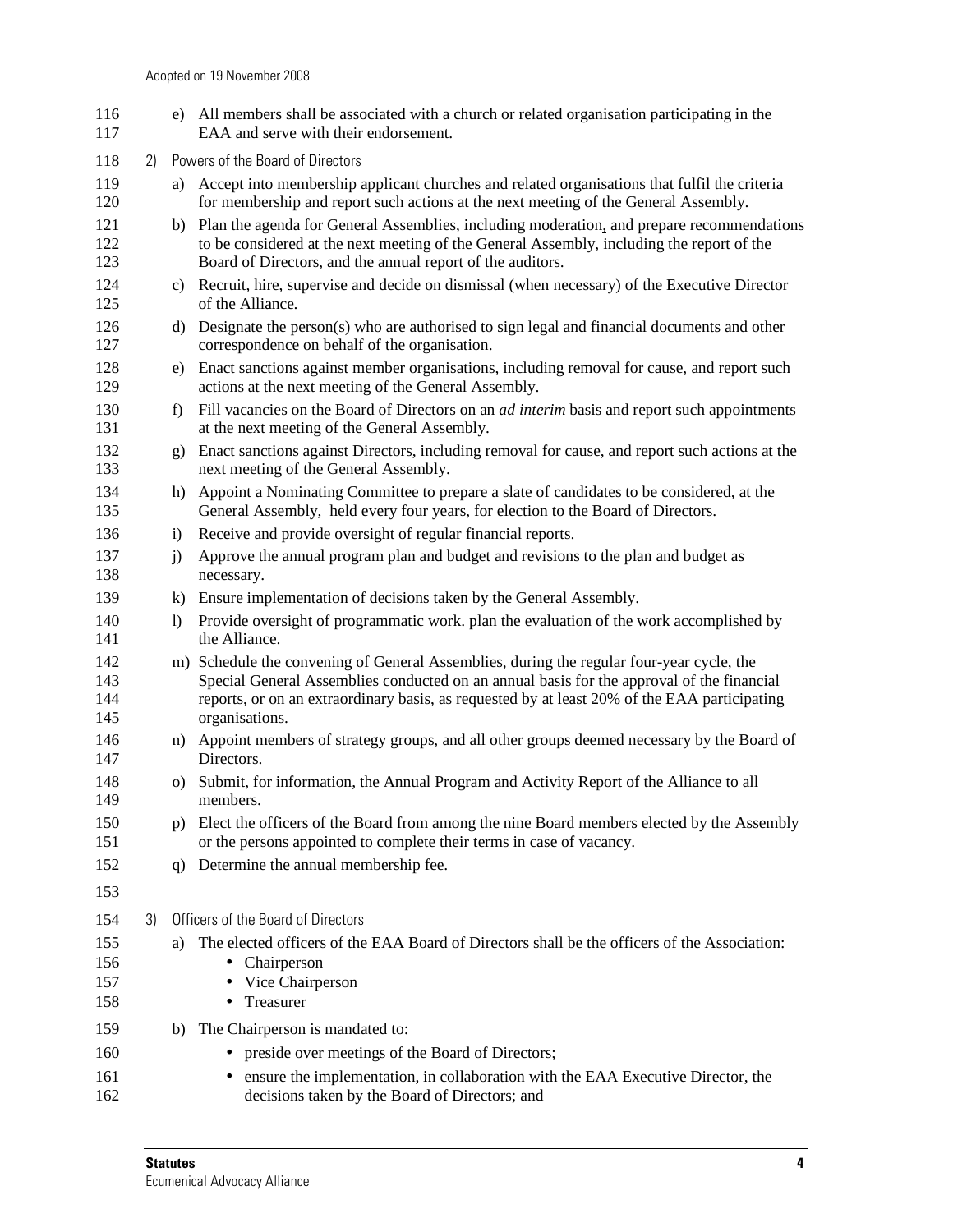| 163                      |    | • represent the EAA as relevant and necessary.                                                                                                                                                                                                                                                                             |
|--------------------------|----|----------------------------------------------------------------------------------------------------------------------------------------------------------------------------------------------------------------------------------------------------------------------------------------------------------------------------|
| 164                      |    | c) The Vice Chairperson is mandated to:                                                                                                                                                                                                                                                                                    |
| 165<br>166               |    | • preside over meetings of the Board of Directors, in the absence or incapacity of the<br>Chairperson; and                                                                                                                                                                                                                 |
| 167                      |    | • represent the Alliance as relevant and necessary, at the request of the Chairperson.                                                                                                                                                                                                                                     |
| 168                      |    | The Treasurer is mandated to:<br>d)                                                                                                                                                                                                                                                                                        |
| 169<br>170               |    | • work in close collaboration with the EAA staff and external auditors to ensure that<br>financial transparency and accountability is maintained by the organization; and                                                                                                                                                  |
| 171<br>172               |    | assist the EAA staff to plan the budget and to assure that adequate financial resources<br>are raised in order to facilitate effective action by the organization.                                                                                                                                                         |
| 173                      | 4) | Executive Committee of the Board                                                                                                                                                                                                                                                                                           |
| 174<br>175               |    | The Executive Committee shall be comprised of the elected officers of the Board of Directors<br>a)<br>unless otherwise agreed by the Board.                                                                                                                                                                                |
| 176                      |    | The powers of the Executive Committee of the Board shall be to:<br>b)                                                                                                                                                                                                                                                      |
| 177<br>178<br>179<br>180 |    | assist the Director of the Alliance by providing oversight and advice on matters of<br>$\bullet$<br>program, administration and management of the Alliance, as is necessary and relevant<br>and shall fulfil all other responsibilities assigned by the Board and shall make regular<br>reports to the Board of Directors; |
| 181<br>182               |    | prepare, together with the Executive Director, agenda and items for decision to be<br>considered by the next meeting of the Board of Directors; and                                                                                                                                                                        |
| 183<br>184<br>185        |    | prepare an annual performance appraisal of the Executive Director and shall make<br>recommendations to the Board of Directors with regard to contractual arrangements<br>for the post of Executive Director.                                                                                                               |
| 186                      | 5) | Conduct of Business by the Board of Directors                                                                                                                                                                                                                                                                              |
| 187                      |    | The EAA Board of Directors shall meet at least once per year.<br>a)                                                                                                                                                                                                                                                        |
| 188<br>189<br>190        |    | The quorum required for the Board to conduct business is $50\% + 1$ of its members. Decisions<br>b)<br>shall require a simple majority of members of the Board participating in the voting. In the<br>case of a tie or parity vote, the chairperson casts the deciding vote.                                               |
| 191<br>192               |    | The Board may conduct business and take decisions through a vote by correspondence, e-<br>c)<br>mail, facsimile, telephone conference call or other electronic means.                                                                                                                                                      |
| 193                      |    | ARTICLE 9: <b>AUDIT BODY</b>                                                                                                                                                                                                                                                                                               |
| 194<br>195<br>196        | 1) | The auditing firm shall be appointed by the Assembly to conduct an annual audit of the accounts<br>of the Alliance. The firm shall be comprised of professional auditors and be recognised for its<br>competence in this field.                                                                                            |
| 197<br>198               | 2) | The audit shall scrutinize the EAA accounts and shall be provided, by the Executive Director and<br>staff, with free access to financial documentation related to the Alliance.                                                                                                                                            |

199 3) The audit firm shall present to the General Assembly, through the Board of Directors, an annual 200 report in writing. The Board may also request a review and recommendations for any necessary<br>201 changes in the accounting and financial reporting systems employed by the Alliance. changes in the accounting and financial reporting systems employed by the Alliance.

## 202 ARTICLE 10: **THE SECRETARIAT**

- 203 1) The Secretariat consists of the Executive Director and the necessary personnel.
- 204 2) The function of the Secretariat, under the direction of the Executive Director, is to:
- 205 a) implement and further develop the goals and objectives of the Association;